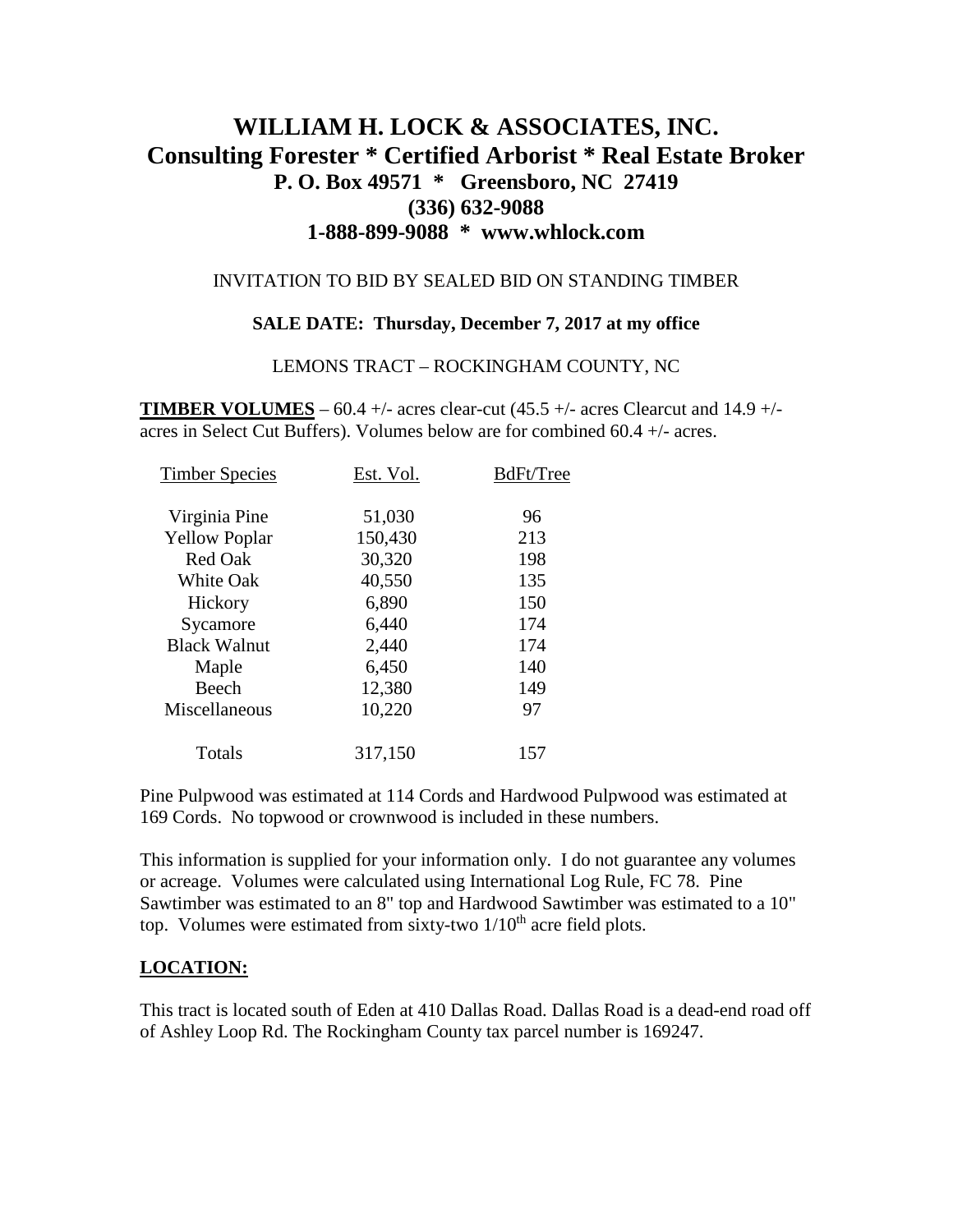Page Two Lemons Tract - Timber Sale Sale Date: Thursday – December 7, 2017

### **BIDS:**

The Lemons Tract is being sold on a lump sum sealed bid basis. Bids will be accepted by **regular mail** if received by 5:00 pm on Wednesday, December 6, 2017 **OR** bids will be accepted by **email (**[jcbarnes@whlock.com](mailto:jcbarnes@whlock.com)**), telephone (336-632-9088), fax (336-632- 9088), or in-person** at my office until 11:00 am on Thursday, December 7, 2017. At 11:00 am on Thursday, December 7, 2017 all bids received will be recorded. The successful bidder will be notified within 24 hours of the bid openings. A 10% deposit may be requested to be delivered to William H. Lock  $\&$  Associates, Inc. within 72 hours of the bid opening. The balance of the sales price is to be delivered at the sale closing. The seller reserves the right to refuse or accept any and all bids. Seller will consider all bids. The seller will be responsible for the timber deed preparation, revenue stamps if recorded, and the forestry consultant fees. The buyer will be responsible for all other closing costs. A \$1,000 performance deposit will be payable at closing and held in a noninterest bearing trust account until satisfactory completion of logging. The performance deposit does not limit the buyer's liability.

## **PLACE OF SALE:**

The timber sale will be held at the office of William H. Lock & Associates, Inc. in Greensboro, NC. The office address is 375 S. Swing Road, Greensboro, NC 27409. Telephone and Fax: 336-632-9088; [Email: jcbarnes@whlock.com](mailto:Email:%20jcbarnes@whlock.com) 

# **CONDITIONS OF SALE**:

1. The Buyer shall have 24 months from the date of the timber deed to cut and remove all merchantable timber within the "Sale Areas". "Creek Buffers" have been marked with Blue flagging. No blue flagged trees marking the buffer boundaries may be cut. All pine of any size and hardwood  $> 16$ " dbh may be harvested from within the buffers provided all Best Management Practices, Forest Practice Guidelines, and any applicable river basin or watershed regulations are followed. The sale boundaries are marked with pink flagging. No trees marked with pink flagging and no trees beyond the pink flagging are to be harvested except for the select-cut "buffer" trees mentioned above.

2. The Buyer shall access the tract from Dallas Road. All access routes will need to be installed and/or maintained according to all North Carolina Best Management Practices, Forest Practice Guidelines, and any applicable river basin or watershed rules. Any roadways must be left in similar condition at the completion of the harvesting operation as they were at the beginning of the harvesting operation, reasonable wear and tear accepted. Call W.H. Lock if there are questions concerning access routes.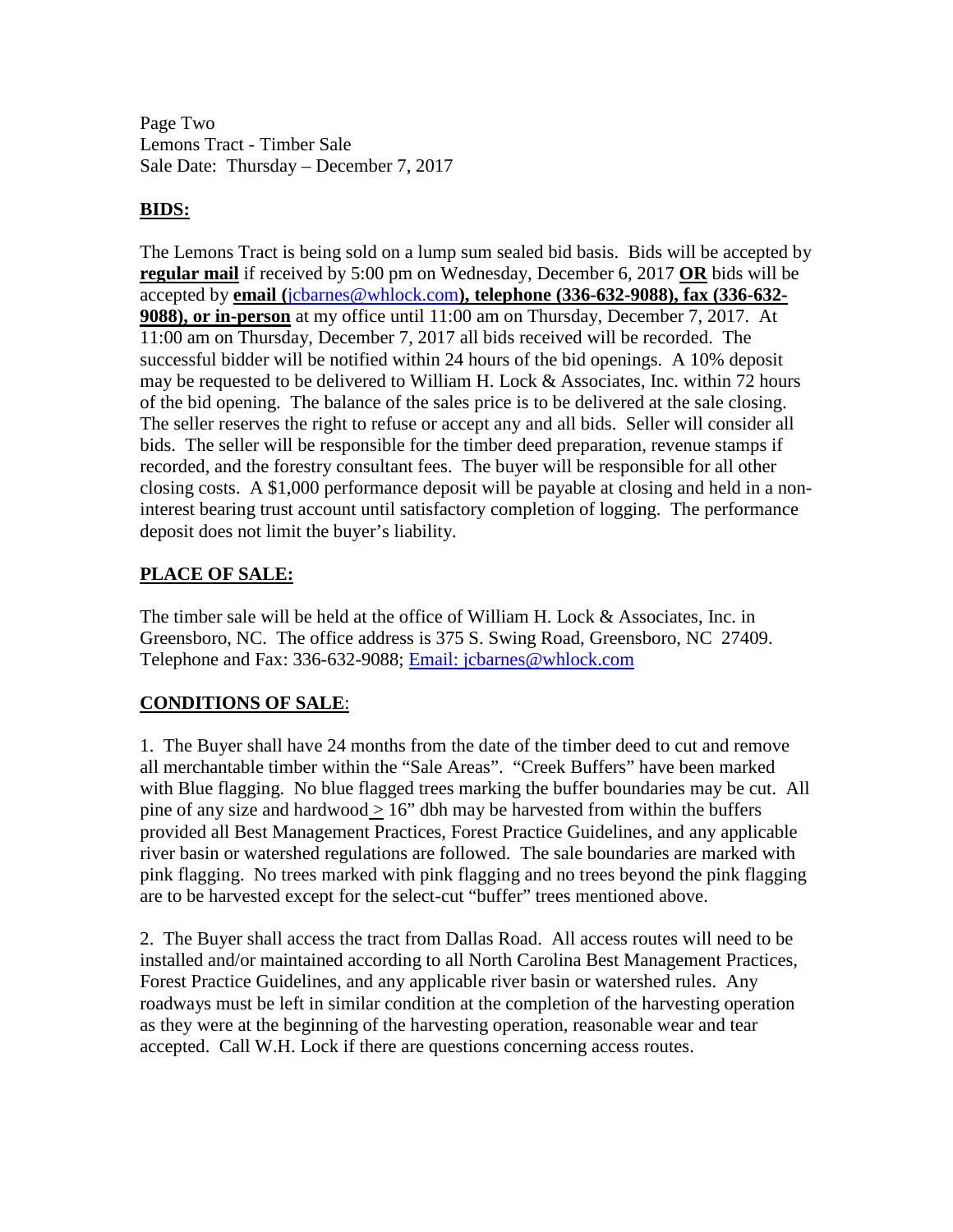Page Three Lemons Tract - Timber Sale Sale Date: Thursday – December 7, 2017

3. The Buyer is responsible for maintaining a clean site. No equipment parts, trash, tires or other debris created as a result of the harvesting operation shall be left on the property. It shall be the Buyer's responsibility to clean up any hazardous material or chemical waste spills including but not limited to Diesel Fuel, Hydraulic Fluid, Machine Oil, and/or Gasoline upon the subject property if deposited as a result of the harvesting operation. Responsibility will include any required remediation including but not limited to the removal of contaminated soils.

4. Harvesting operations must not interfere with any farming operations and farming operations must not interfere with any harvesting operations. Decking, loading or hauling will not be permitted in any existing open fields or pastures immediately adjacent to the timber unless approved by William H. Lock & Associates, Inc. If approved, open areas must be free of logging debris, smoothed when completed, and re-seeded if necessary.

5. The Buyer is responsible for following all Federal, State, and local regulations regarding timber harvesting activities. If required, Buyer is responsible for obtaining any necessary permits or licenses required for timber harvesting. All logging operations must conform to North Carolina Best Management Practices, Forest Practices Guidelines, and any applicable river basin or watershed rules. In the event that a non-compliance situation is identified on the tract as a result of the harvesting operation, William H. Lock & Associates, Inc. will have the express right to suspend the harvesting operation until the situation is brought into compliance. No trees or other logging debris shall be left in or across the property boundary, sale cutting lines or access roads and paths.

6. All sale harvest boundaries have been marked with pink flagging. No flagged trees denoting the sale boundary shall be cut and no trees outside the boundary lines shall be cut. If trees marking the sale boundary are cut, North Carolina timber trespass laws may apply. No trees shall be cut to fall on a neighboring landowner's property or where potential damage may occur. If existing property corners are damaged or removed as a result of the harvesting operation, Buyer agrees to replace the markers at the correct surveyed location at their own expense.

7. Buyer agrees to notify William H. Lock & Associates, Inc., P. O. Box 49571, Greensboro, NC 27419 at least 3 days in advance of the beginning of the harvesting operation and at least 3 days in advance of the completion of the harvesting operation. The buyer and/or logger must complete a pre-harvest inspection with WHL  $\&$  Associates prior to beginning any logging activity.